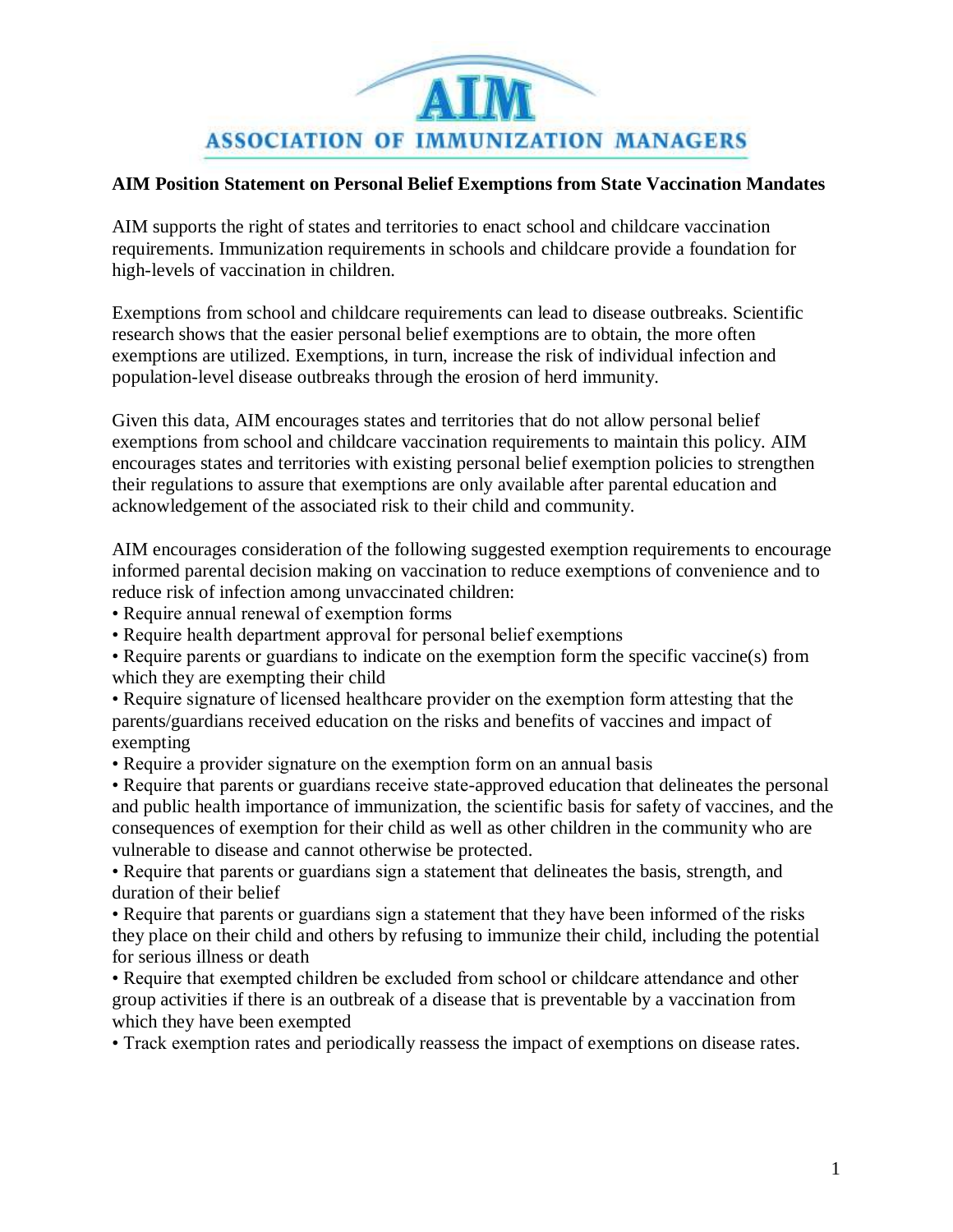## **Background**

High vaccination coverage has resulted in significant decreases in vaccine-preventable diseases. Reducing the rates of these diseases has curtailed preventable death and disability in the U.S. population, especially in children. This great reduction in disease was, in part, made possible by policy interventions like tying vaccination against certain diseases to school and daycare attendance.<sup>1</sup> Mandatory vaccination laws made it possible to reach high levels of vaccination, leading to herd immunity in the U.S. population.

All states allow for medical exemptions from state vaccination laws to accommodate people who cannot be vaccinated safely, such as those with egg allergies or compromised immune systems. As of March 2008, 48 states allowed exemptions for religious reasons and 21 allowed exemptions for philosophic or personal beliefs.<sup>2</sup> During 2010 and 2011, eight states had legislation introduced that aimed to add or broaden religious or philosophical belief exemptions  $(PBEs)<sup>3</sup>$ 

Exemptions come in many forms and state policies differ nationwide. Some exemptions are easy to obtain while others are made difficult by administrative components that must be completed before an exemption is granted. Some of these administrative components focus on providing education on the risks and benefits of vaccination to parents, including through interactions with licensed health care providers. Research has demonstrated that there is a relationship between the ease of exemption and the exemption rate. States with easy-to-obtain exemptions have higher exemption rates than states with difficult-to-obtain philosophical belief exemptions. For example, a study of state exemption policies found that the exemption rate was less than 1% in states with difficult exemption processes compared to approximately 3.5% in states with easy exemption processes.<sup>4</sup> A separate study found a similar relationship between the complexity of the exemption process and the number of nonmedical exemptions taken. The mean exemption rate for states with easy exemption processes was 2.9% while the exemption rate in states with difficult exemption processes was only  $1.1\%$ .<sup>5</sup> Yet another study found that states with easy procedures for granting exemptions were associated with a 90% higher incidence of pertussis.<sup>6</sup> Due to the effect of ease of exemption on exemption rates, states should consider adding components their PBEs that discourage exemptions of convenience (when exempting from the vaccine is easier than getting the vaccine).

## **Effects of Exemption**

The current low rates of vaccine-preventable diseases (which have been made so by successful vaccination efforts) may lead some people to believe that exemptions have no practical effect on themselves or their communities.<sup>7</sup> However, research has illuminated many ways in which exemptions have tangible consequences for individuals and communities. A study demonstrated that 11% of measles cases in non-exempt children originated from interaction with vaccineexempt children.<sup>8</sup>

Research based on nationwide surveillance data has demonstrated that children with exemptions were 22 times more likely to have had measles than children who had not been exempted from vaccination.<sup>9</sup> In some cases, research has found that children with exemptions are as much as 35 times more likely to contract measles than vaccinated children.<sup>10</sup> Research shows the overlap between clusters of exemptions and disease. A study conducted in Michigan demonstrated the increased likelihood of a cluster of pertussis cases being within a cluster of exempted children.<sup>11</sup>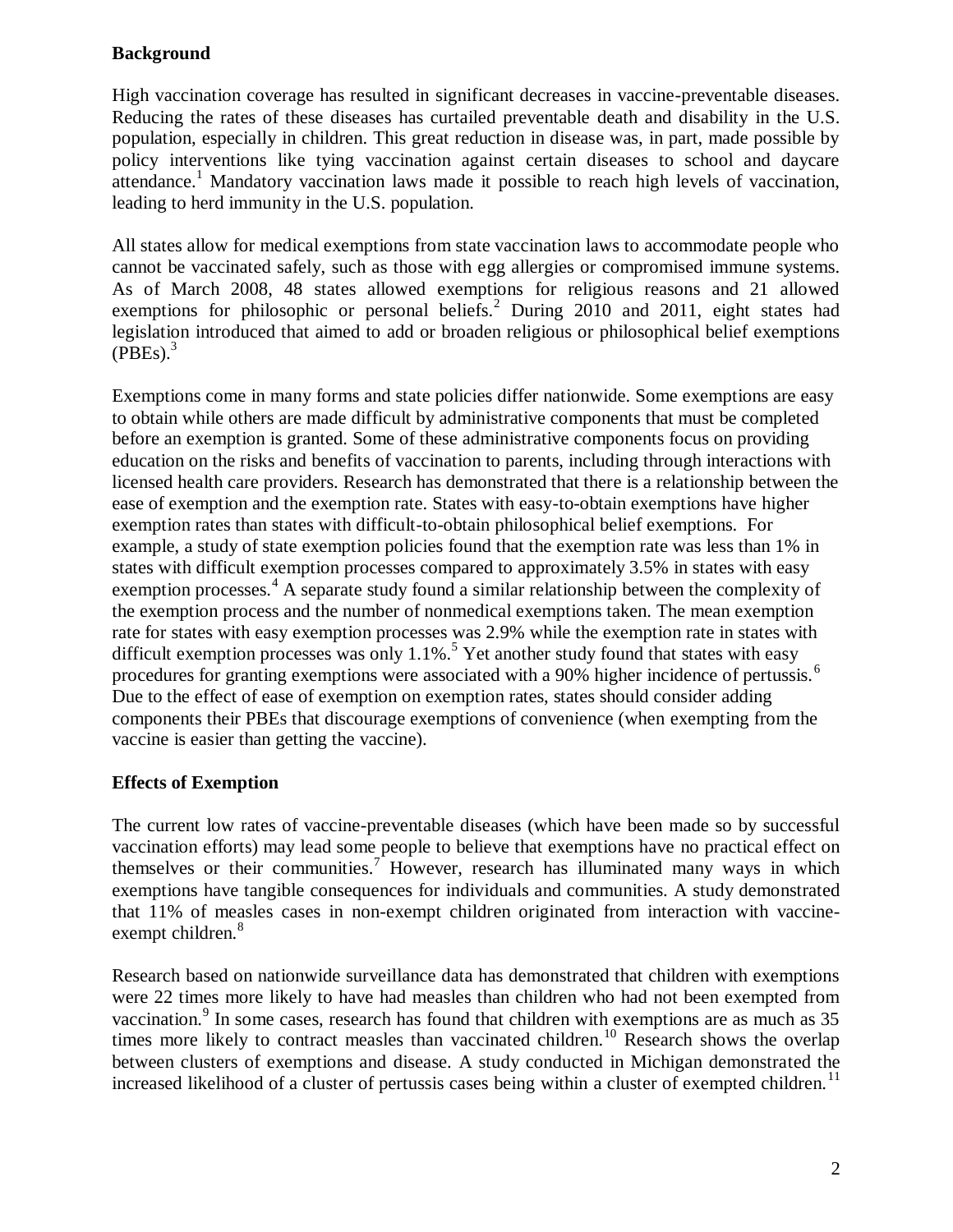Further data demonstrates that, overall, states with philosophical belief exemptions had higher pertussis incidence than those states without PBEs.<sup>12</sup>

The effects of exemption are not limited to the state and national levels; the effects are felt at the local level also. Research shows that exemptions affect school disease outbreaks. In Colorado, the mean exemption rate in schools with vaccine-preventable disease outbreaks was 4.3%, in comparison to a 1.3% exemption rate in schools without outbreaks.<sup>13</sup>

Philosophical belief exemptions also have financial consequences to the society, including the costs to families and public health for treating disease and controlling outbreaks. A study modeling the effects of a PBE demonstrated that annual hospitalization and non-medical costs, like time missed from work or school, related to pertussis disease would increase by 50% if the state added a philosophical belief exemption.<sup>14</sup> The actual societal costs of an outbreak were seen during a 2008 measles outbreak in San Diego County that cost the city a total of \$124,517, or \$10,376 per case.<sup>15</sup> San Diego reported spending 1745 person-hours on investigation and containment efforts.<sup>16</sup> The San Diego outbreak demonstrates the considerable costs from just one outbreak of just one vaccine preventable disease.

The foregoing research demonstrates the significant impact that philosophical belief exemptions have on the nation and communities. AIM encourages all states, cities and territories to consider the growing body of evidence regarding the negative effects of philosophical belief exemptions on their communities.

Passed by AIM Executive Committee January 21, 2014 Amended by AIM Executive Committee April 10, 2014 Passed by AIM General Membership April 25, 2014

 $\overline{a}$ 

<sup>1</sup> Omer SB, Salmon DA, Orenstein WA, deHeart MP, Halsey N. Vaccine Refusal, Mandatory Immunization, and the Risks of Vaccine-Preventable Diseases. NEJM 2009; 360: 1981-8.

<sup>2</sup> Wells KB, Omer SB. The financial impact of a state adopting a personal/philosophical belief exemption policy: Modeling the cost of pertussis disease in infants, children and adolescents. Vaccine 2012; 30: 5901- 5904.

<sup>3</sup> Wells KB, Omer SB. The financial impact of a state adopting a personal/philosophical belief exemption policy: Modeling the cost of pertussis disease in infants, children and adolescents. Vaccine 2012; 30: 5901- 5904.

<sup>4</sup> Stadlin S, Bednarczyk RA. Omer SB. Medical Exemptions to School Immunization Requirements in the United States- Association of State Policies with Medical Exemption Rates (2004-2011). JID 2012; 206: 989-92. <sup>5</sup> Blank NR, Caplan AL, Constable C. Exempting Schoolchildren from Immunizations: States with few barriers

Had Highest Rate of Nonmedical Exemptions. *Health Affairs* 2013; 32 (7): 1282-1290.

<sup>6</sup> Omer SB, Pan WK, Halsey NA, et al. Nonmedical exemptions to school immunizations requirements: secular trends and association of state policies and pertussis incidence. JAMA 2006; 296:1757-1763.

<sup>7</sup> Omer SB, Salmon DA, Orenstein WA, deHeart MP, Halsey N. Vaccine Refusal, Mandatory Immunization, and the Risks of Vaccine-Preventable Diseases. NEJM 2009; 360: 1981-8.

<sup>8</sup> Feikin DR, Lezotte DC, Hamman RF, Salmon DA, Chen RT, Hoffman RE. Individual and community risks of measles and pertussis associated with personal exemptions to immunization. JAMA 2000; 284:3145-50. <sup>9</sup> Feikin DR, Lezotte DC, Hamman RF, Salmon DA, Chen RT, Hoffman RE. Individual and community risks of measles and pertussis associated with personal exemptions to immunization. JAMA 2000; 284:3145-50. <sup>10</sup> Omer SB, Salmon DA, Orenstein WA, deHeart MP, Halsey N. Vaccine Refusal, Mandatory Immunization, and the Risks of Vaccine-Preventable Diseases. NEJM 2009; 360: 1981-8.